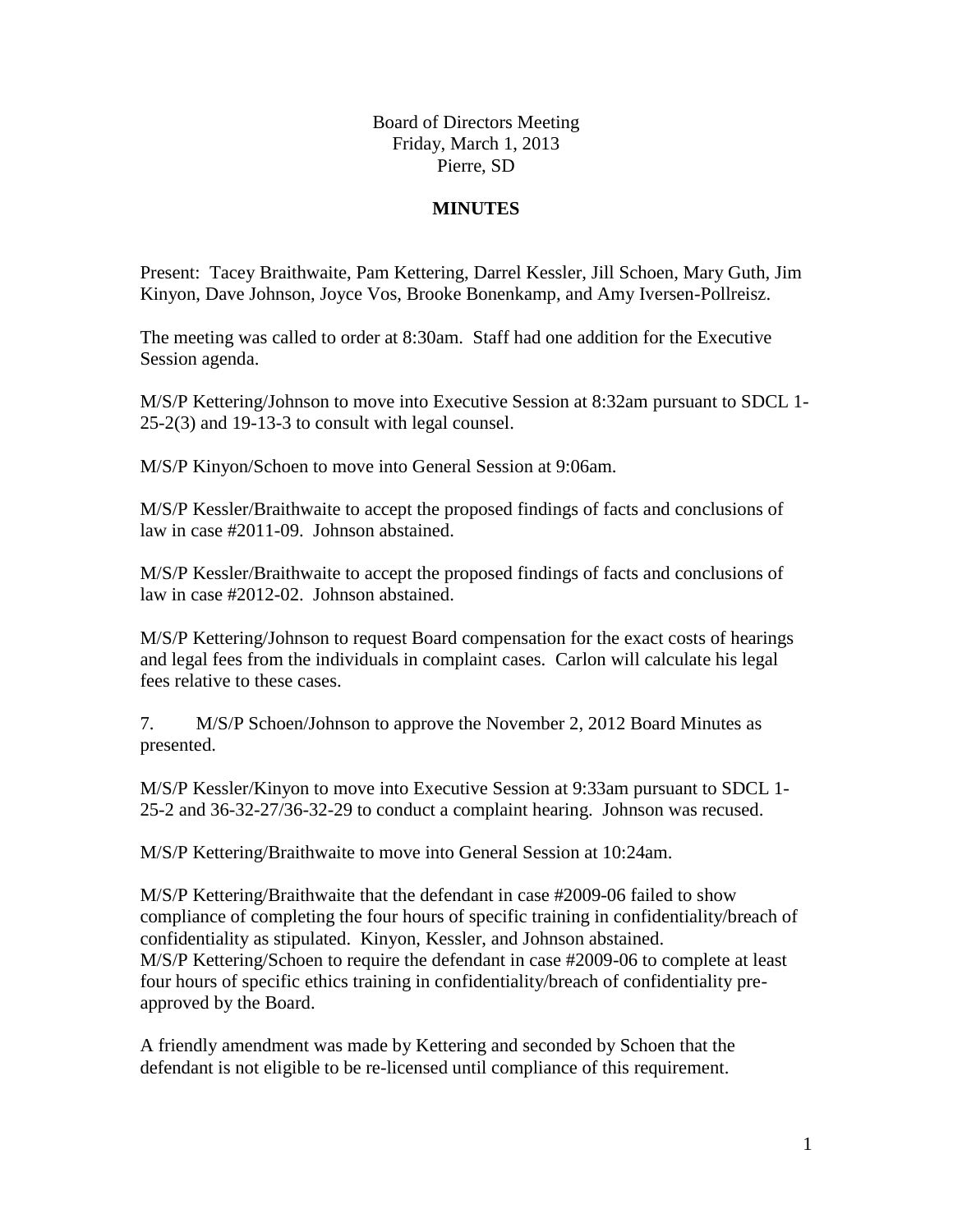Another friendly amendment was made by Kettering and seconded by Schoen that the ethics training can be pre-approved by the Board President and one other board member. Kinyon, Kessler, and Johnson abstained.

1b. In reference to the letter from Dr. Price regarding the alleged unlicensed practice of Shanna Moke, Carlon felt he was asking the Board for a declaratory ruling. Carlon informed the Board that the Supreme Court recently defined the minimum requirements for family mediators in Rule. Since mediators, custody evaluators, and parent coordinators have not been required to hold a license the Board requested that Carlon review the Rule to determine any over-lap to the Board's legal definition of counseling.

1a. The Board reviewed the anonymous mailing regarding Rebecca Wiener, CCH and her Healing With Hypnosis business. Staff was directed to research the CCH credentials for requirements, standards, etc., as well as life coaches. The Board will review and determine whether there is any over-lap to the Board's legal definition of counseling.

2. Staff reported on the list of expired counselors/therapists and their lack of response to the two mailed notices. Carlon read statutes 36-32-37 and 36-32-38 in regard to investigation and reporting of violators to county law enforcement and the State's Attorney's office if they are found to be practicing. Staff was directed to investigate and proceed as necessary.

3. M/S/P Johnson/Kettering to approve Michele Turner for LPC by Endorsement.

5. M/S/P Kettering/Kinyon to approve Nettie Boyd's request for an exception to her late Individual Licensee CE Post-Approval application.

9. Staff and Kettering reported on their attendance at the January AASCB conference.

6. Deputy Secretary Iversen-Pollreisz agreed to take the request to pay Staff's conference registration back to the Department for re-consideration.

4. The Board reviewed the same Draft Administrative Rules. The review will continue at a future time.

8. M/S/P Kessler/Johnson to take the consultant contract through the State RFP process.

10. a. – e. were provided as information.

Deputy Secretary Iversen-Pollreisz updated the Board on various behavioral healthrelated legislation that had been approved so far.